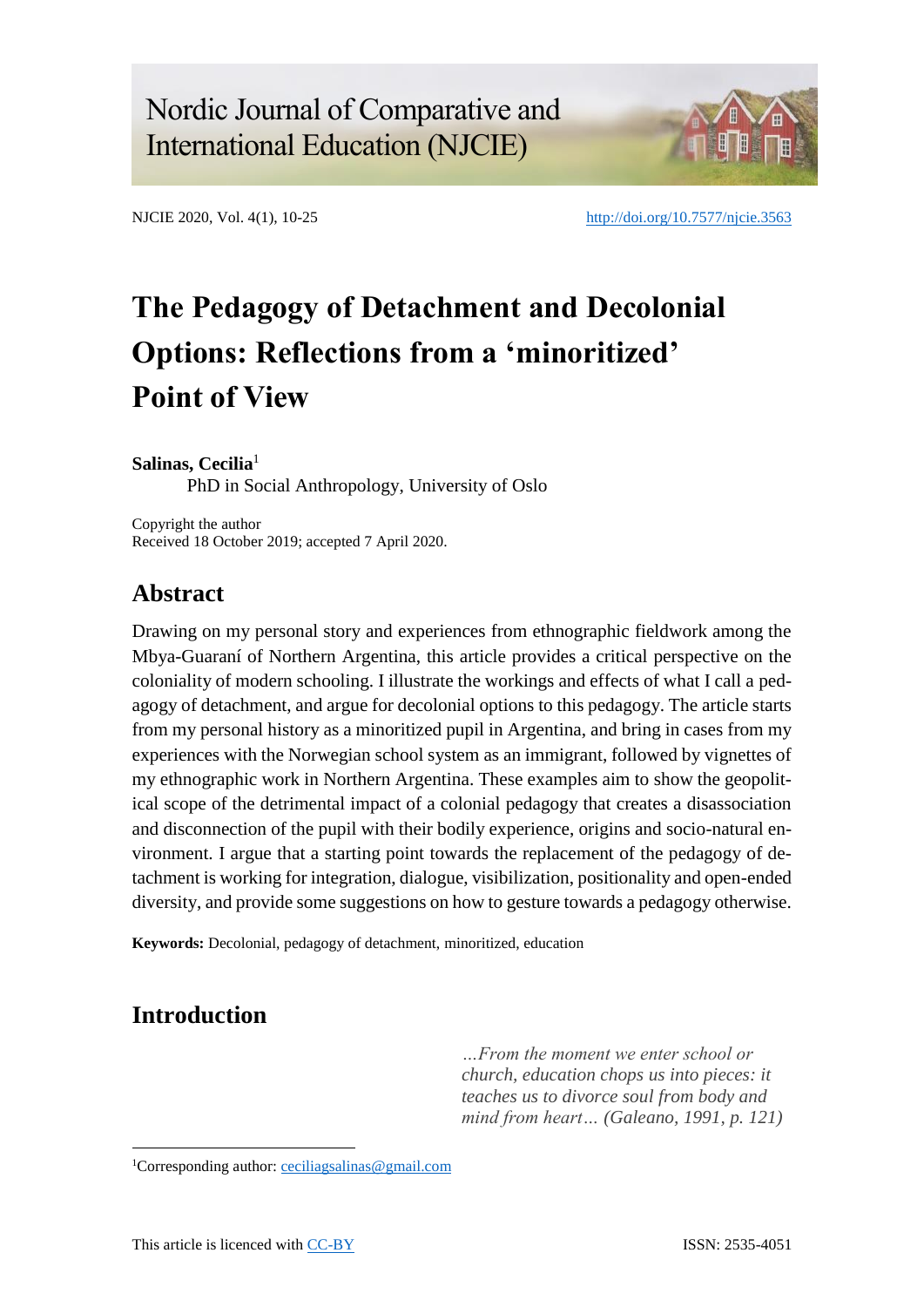Decolonial perspectives highlight how modern schooling has been developed on a body of knowledge that is racist, patriarchal and reductionist (Mignolo & Walsh, 2018). Despite the numerous critics and its diverse local transformations—methodological, pedagogical, political, cultural and technological—this body of knowledge endures, adapting to new global and local conjunctures, and thus maintaining its supremacy. The colonial knowledge-power matrix (Quijano, 2000), in which this modern schooling is embedded, has gone mostly unchallenged. This has had, and continues to have, detrimental impacts on minorities, indigenous and minoritized<sup>2</sup> groups. By drawing on my personal story, and my ethnographic experience among the Mbya-Guaraní in Northern Argentina, I aim to show the scope of the detrimental impacts of racism, patriarchalism and reductionism through schooling.

The article offers a comparative approach to schooling systems in Argentina and Norway, employing an interdisciplinary lens which takes my bodily-emotional experience as point of departure. Since I argue that the pedagogy of detachment is instrumental to the geo-politics of modern knowledge (Mignolo, 2011), I switch between geographical terrains and periods (1980-90, 2001 and 2012), to make visible the universalising epistemic structure that underlines the modern world. $3$  Through applying decolonial perspectives, I will argue against a pedagogy of detachment and for one of connection, relationality and dialogue, which connects the pupil with him/herself and others (human and other-thanhuman), in addition to the world at large.

I will start with my school experience in Argentina, followed by my experience with a school in Norway as an immigrant, and in an indigenous community in Northern Argentina as anthropologist. Throughout my schooling in Argentina and Norway, I gained knowledge along with an inferiority complex, shame and detachment from my origins and bodily experience. Negative experiences I brought with me from home and outside my school were reinforced at school by new ones, and the pain and at times rage were disconnected from the relationships (economic, social and political) that provoked them in the first place. Later, in coming of age, I would learn that the marginalization, discrimination and exclusion I experienced at school were common experiences more broadly (e.g. Vergès, 2019). During my ethnographic fieldwork among the Mbya-Guaraní, I once more experienced racism, paternalism and arrogance on the part of the state bicultural school. Mbya pupils were taught by a particular standard that was far from bicultural, hence losing their indigenous identity and learning to be state subjects without a voice.

<u>.</u>

 $2$  I borrow this notion from Rita Segato (2016) and expand it to include groups who are different in race, religious belief, nation of origin, sexuality, and gender and who even being a majority in terms of number, due to colonial modernity, are minoritized in terms of power. They are as such not minorities, but reduced to such. Thus, what matters for them are seen as minor issues.

<sup>&</sup>lt;sup>3</sup> With modernity, the only valid knowledge is that which is produced in some spots of the West and spread across the planet, As Ramón Grosfoguel has pointed out "the knowledge produced by other epistemologies, cosmologies, and world views arising from other world-regions with diverse time/ space dimensions and characterized by different geopolitics and body-politics of knowledge are considered 'inferior' in relation to the 'superior' knowledge produced by the few Western men of five countries that compose the canon of thought in the Humanities and the Social Sciences" (Grosfoguel, 2013, p. 75).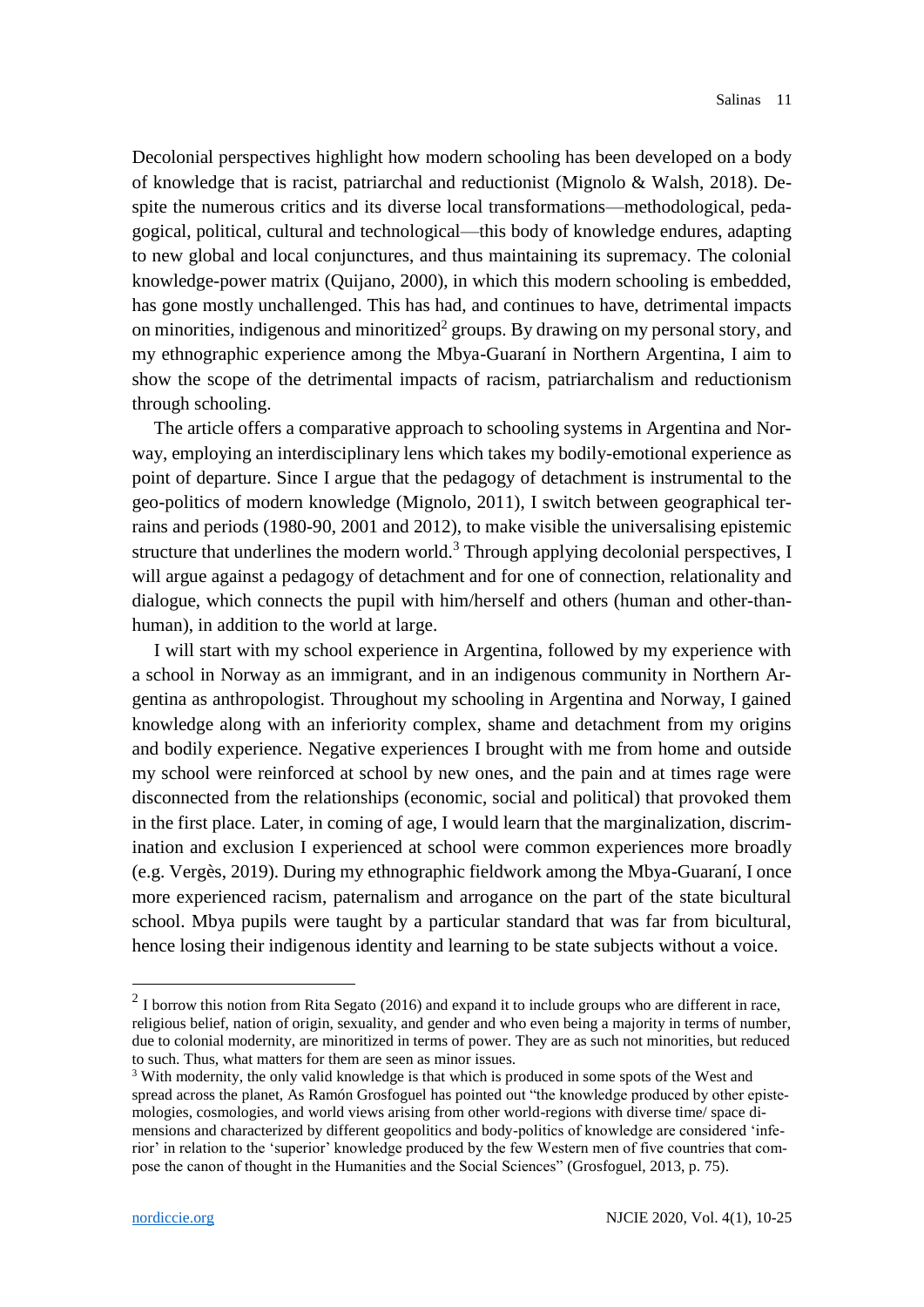The painful experiences with three very different schools at different times and places made me realize that due to its colonial legacy, modern schooling operated through what I denominate as a *pedagogy of detachment*. 4 It is a pedagogy that removes the association or union of emotional knowledge and intellectual knowledge, which are intimately entangled in the given context (material, economic, spiritual, emotional, cultural, historical and political) of the pupil. Even when children are not necessarily or intentionally treated as an empty vessel to be filled with knowledge, schooling detaches them from the whole they are part of. Knowledge about the world is created and imparted through fragmentation, as the whole is divided into parts. It is in this sense that I claim that the pedagogy of detachment is intrinsically colonial. It was during the Renaissance that this fragmentation emerged along with the idea that thinking is only linear, objectivist and dichotomous (Bernal, 2017; Mignolo, 1995; Maldonado-Torres, 2007), and were globally imposed and naturalized through colonial projects. Furthermore, under colonial projects, living beings on the planet were hierarchized through a racial notion and made into governed subjects to serve a particular model of production and distribution of wealth. Groups of people were denied their humanity and turned into slaves, while others were emotionally detached to commit the most heinous crimes against other humans and non-humans (de las Casas, 1951). Thus, the enterprise of colonialization implied practices of eliminating certain subjects, both indigenous and black (Maldonado-Torres, 2007), considered as inferiors. These practices have not disappeared, but extended upon the effects of the coloniality of power. Scribe's (2017-2018) notion of a pedagogy of indifference clearly captures one of the current mechanisms of elimination. By disregarding, negating and exterminating ways of knowing and doing, it has been possible to sustain the idea that the alienation of the mind from the body, and the self from others and from their environments, is natural and desirable. However, this notion has led us away from understanding. As the Chilean economist, Max-Neef argues, we have come to a point in history where we know a lot but understand very little. We know how to describe and explain, but "we seem to overlook the fact that describing plus explaining does not amount to understanding" (Max-Neef, 1991, p. 93). He points out that we actually need to fall in love to understand it. Studying the phenomenon of love will yield facts, but no understanding. We can only understand that which we attempt to become part of. Understanding, he says, is holistic and the result of integration, whereas knowledge is fragmented and results from detachment (Max-Neef, 2009).

The kind of schooling I envision is one that fosters understanding through decolonial pedagogies (Simpson, 2014; Walsh 2013; Jong et al., 2019; Todd 2017; Arashiro, 2015; Walsh, 2015), adapted and developed in relation to the specificities of different contexts. This is the opposite of a schooling of detachment, which dislocates and creates uniformity

1

<sup>4</sup> The concept of pedagogy of detachment should not be confused with Bogdan's (1988), which refers to critical distance. For Bogdan, authentic learning depends on detachment. However, what I refer to as detachment is not critical distance, but rather a disassociation and disconnection of the above-mentioned context.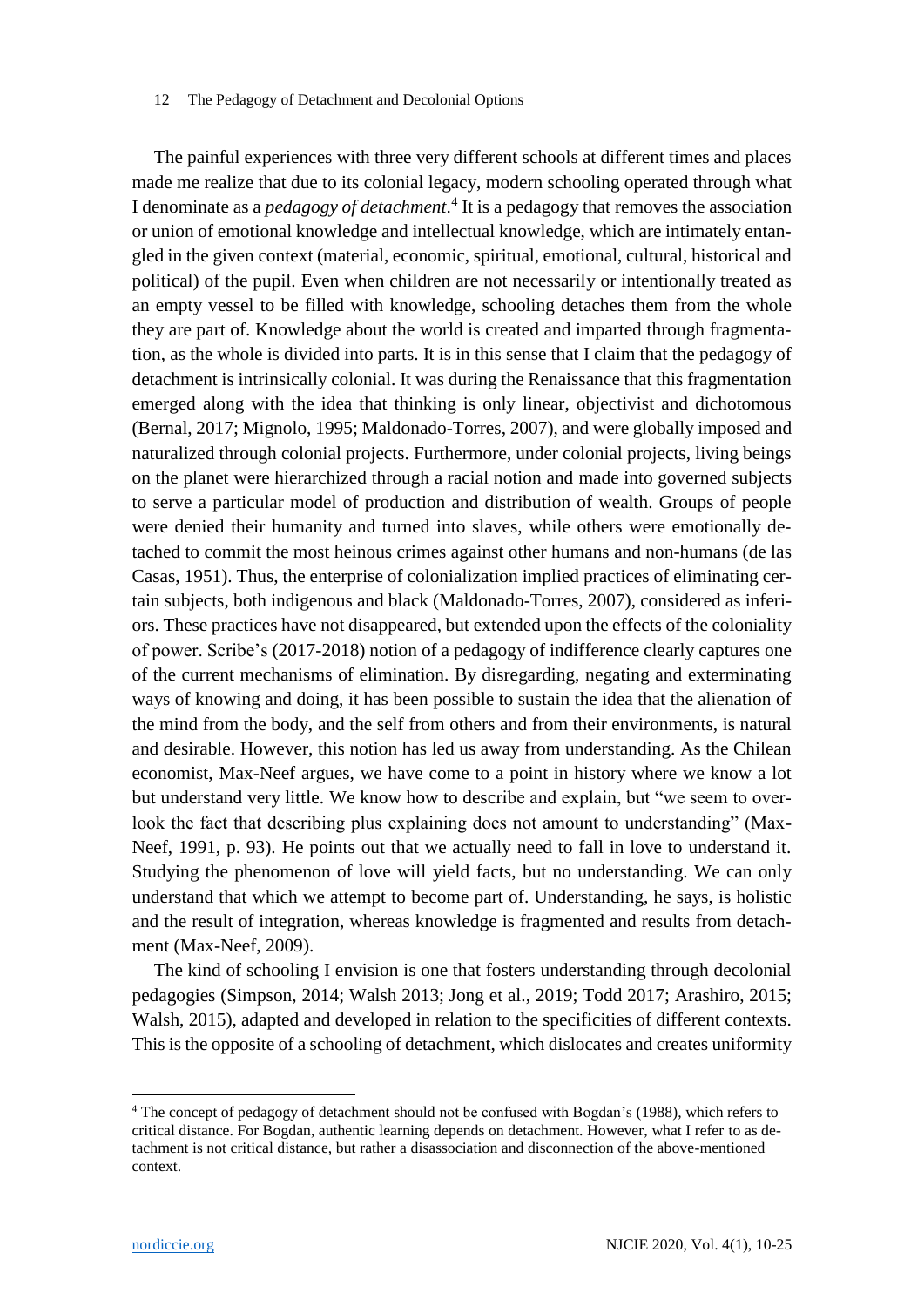by imposition and mechanisms of erasure. Thus, in this article I shed light on the detrimental impact of this disassociation and disconnection of the pupil with their bodily experience, origins and socio-natural environment. I do so by reflecting on my experience as pupil in a primary and secondary school in Argentina, followed by my experience as a student at an adult education centre in Norway and also my experience as with a state school in an indigenous community in Northern Argentina during an ethnographic fieldwork (Salinas, 2016). With examples from these cases, I will argue that a starting point towards the replacement of the pedagogy of detachment is working for integration, dialogue, visibilization, positionality and open-ended diversity, and suggests that the classroom is the place to foster a pedagogy otherwise.

## **Childhood and schooling in Buenos Aires**

I grew up in a poor neighbourhood on the outskirts of Buenos Aires. My parents are descendants of generations of interethnic relationships of unknown origins: indigenous peoples, Europeans and people from the Middle East. Some of my great-grandparents came from abroad, as they escaped war and poverty and ended up in Paraguay. Another bloody war would chase them away from Paraguay to Argentina. Some of my grandparents were born in the woods, but conquest and regional wars also pushed them away from their homes.

My parents were one more generation in flight. They found their way from a rural north in decline down to the shadows of the magnificent Buenos Aires. They settled down in a sparsely populated area, which would quickly become heavily populated by immigrants, not only from the poor Northern provinces but also from Paraguay, Bolivia, Peru and Chile. My parents left the countryside to seek a future in Buenos Aires, but in a raceclass-based society, their mixed ethnic background would not make the search easier. In Buenos Aires, they were once again forced to adjust their provincial accents and forget their native language, Guaraní. My parents learned before they were able to speak that their mother tongue was something to be ashamed of. They lived the dream of education through their three children. Therefore, it was important for them that we went to a private school in a middle-class neighbourhood, as public schools in our neighbourhood were not good. As a result, we travelled by bus 45 minutes each way every day. My mother told us that we were lucky in our poverty, but the road to our good fortune felt inscrutable.

In the morning, we walked through pretty alleys with decent houses and lush gardens, white porches and gleaming prosperity. In the afternoon, we walked through dilapidated houses, broken sidewalks and flowing sewage. My mother used to say, "We are poor. I do not have the chance to bestow on you material things, but I will give you an education. With an education, you would make a difference in your life; with an education, you will better adapt to the system that oppresses us." My mother knew that some groups inherit not only skin colour and a language, but also a socioeconomic position. This meant that we, even the children, had to work hard to earn money to pay for our education. I also had to work hard at school. It was not easy for me to learn. I was bullied and discriminated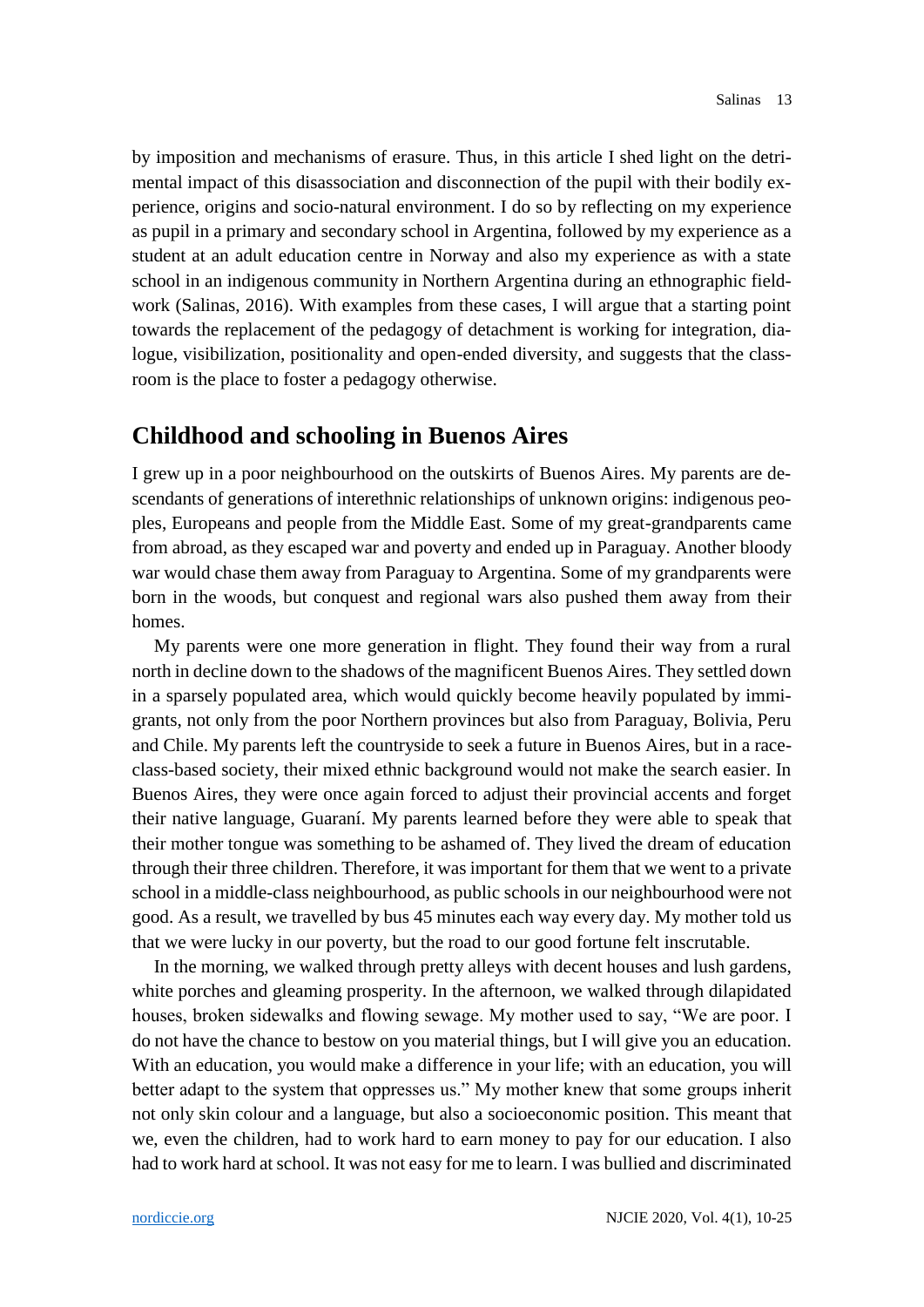against. At school, I learned to feel inferior and ashamed of being me. I constantly felt out-of-place, as my indigenous phenotype made me indigenous. I was indigenous whether I liked it or not.

The paradox is that I read in books, and the teachers taught us, that Argentinians were descendants of Europeans. Argentinians were the sons of European immigrants. The indigenous and black people were all killed, either on the arrival of the conquerors or later at the hands of their overseers. This was considered a happy event worthy of celebration. Therefore, each  $12<sup>th</sup>$  of October, we had to celebrate colonization. Columbus was Latin America's first superhero. Since I was darker and looked indigenous, the role I got at the school play year after year was that of an indigenous person, or if it was a play for Independence Day, I could be the black street vendor of tallow candles.<sup>5</sup> My skin colour and gender precluded me from getting any other role in the school plays.

The list of people I should "de-thank" for this is long, but I cannot go on without mentioning one of the national heroes, Domingo Faustino Sarmiento, president of Argentina between 1868-1874 and author of *Civilization and Barbarism* ([1845] 1952). Sarmiento was a committed racist who believed that the indigenous population of the country should be exterminated, and worked for this to happen. In an article in an Argentinian newspaper, he stated:

For the savages of America, I feel an invincible repugnance that I cannot remedy. That rabble is no more than disgusting Indians that I would send to have hung at this moment... Incapable of progress... They should be exterminated without even forgiving the youngest who already carry the instinctive hatred of the civilized man (Arce-Trigatti, 2012, p. 79).

The ideology of Sarmiento was at the core of Argentinian schooling. Thus, to repudiate the natives and the descendants of this region was, rather than being morally condemnable, a duty. Sarmiento was the Nation's father, "the greatest of the great", "Father of the classroom" as the Sarmiento's hymn states, and whom every child had to learn about and sing for to honor, every September  $11<sup>th</sup>$ . Concerning his hateful statements, none of the teachers I had ever opposed them.

At school, I had to endure racist remarks and discriminatory ideas, all of which were terribly painful. The teachers wanted us to repeat what they said, and not question. We had to learn about others, about the "Great Western Civilizations" along with a distorted image of ourselves. I learned extensively about European history and European science, and nothing about Argentina and Latin America's bloody history or cultural richness and diversity. I learned that Latin America was an unintended discovery; this was why the people living in this "new" land were now Indians. I learned that, thanks to all the gold and silver taken from this side of the world, development and civilization were possible

<u>.</u>

<sup>5</sup> Massone and Muñiz also refer to this practice: "Historically, and even today, the school stages are dotted of girls and boys - with their faces blackened - embodying the blacks of the colony dancing or selling empanadas or candles: in this way, a patriotic grammar was generated, in which [...] the identity of the black is built and announced through the body, expressed in the dance and the costumes, the color of the skin and its condition of slavery and of language" (2017, p. 214).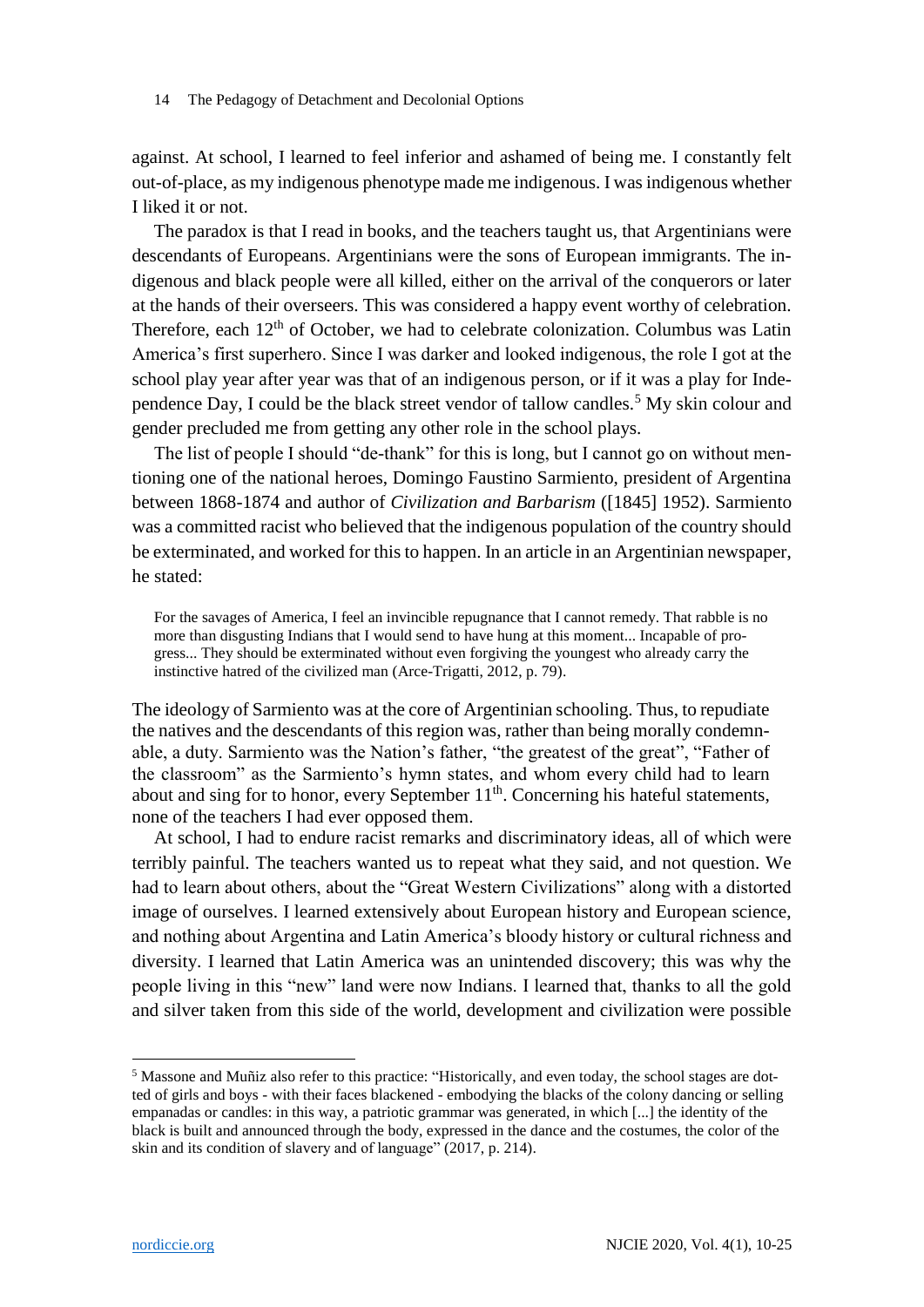on the other side of the sea, and that this was good for us because with that development Europeans could sooner save us from our backwardness. I was taught that people living on the land, people of mixed backgrounds, do not have a place in history. I was also taught that we all speak either Spanish or Portuguese in Latin America, that the Paraguayans speak Guarani because they choose to be savages, and that English is the world's language, the language of superiority. In terms of religion, I learned that there existed only three religions: Christianity, Judaism and Hinduism. I did not learn about the at least 40 indigenous groups living in Argentina, all the different languages throughout Latin America, and all the different religions that exist. I was not taught why my parents and my grandparents spoke Guaraní. What I learned at home and during the summers at my grandmother's farm was useless, something to be ashamed of, something to hide. I could never tell anyone in Buenos Aires that my mother bloomed when she spoke Guarani; that my parents did not listen to *tango*<sup>6</sup> but to *chamamé*<sup>7</sup>; that my grandfather healed animals and people with secret words; that I learned to thank what is called nature - but which my grandparents called Protectors, *Jaras*<sup>8</sup> - or its fruits; that the dead were as alive as we were and kept crossing the boundaries of worlds. These were just superstitions.

The school curricula did not aim to nurture critical thinking. It was an instrument for the reproduction of the hierarchical, nationalistic, paternalistic, Catholic, heterosexual and racial social system that maintained the supremacy of white identity (e.g. Becerra, 2018; Lynch, 2016). The school did not guide us into an understanding of who we were. Children like me, with working-class parents with very little formal education, children of poor rural farmers themselves, with darker skin or with an indigenous phenotype, would not achieve social mobility through higher education. Nevertheless, my parents wanted to defy this fate. Their children would have a good education; they would learn English and get good jobs. The problem was that I was miserable at school and I hated English - the language of imperialism - so I did not want to learn it. I did not learn about "imperialism" at school, of course. I knew, however, that many young Argentinians died in the meaningless war in Malvinas, or Falkland, as the non-Spanish speaking world calls the islands, against the British in 1982 when I was 4 years old. I have to confess that I would regret my resistance to learn English many years later at the registration desk of the Norwegian language school in Oslo.

### **Adulthood and migration to Oslo**

Without both English language skills and as recognized documents from my secondary school in Argentina, I was placed in a class of low progression. My almost five years of secondary school (after seven years of primary school) and four years of full-time art

1

<sup>&</sup>lt;sup>6</sup> A music and partner dance which originated in Buenos Aires and Montevideo (Uruguay) at the end of 1800 among immigrants.

<sup>7</sup> A folk music genre from rural North-East Argentina.

<sup>8</sup> See Salinas (2016) for further elaboration.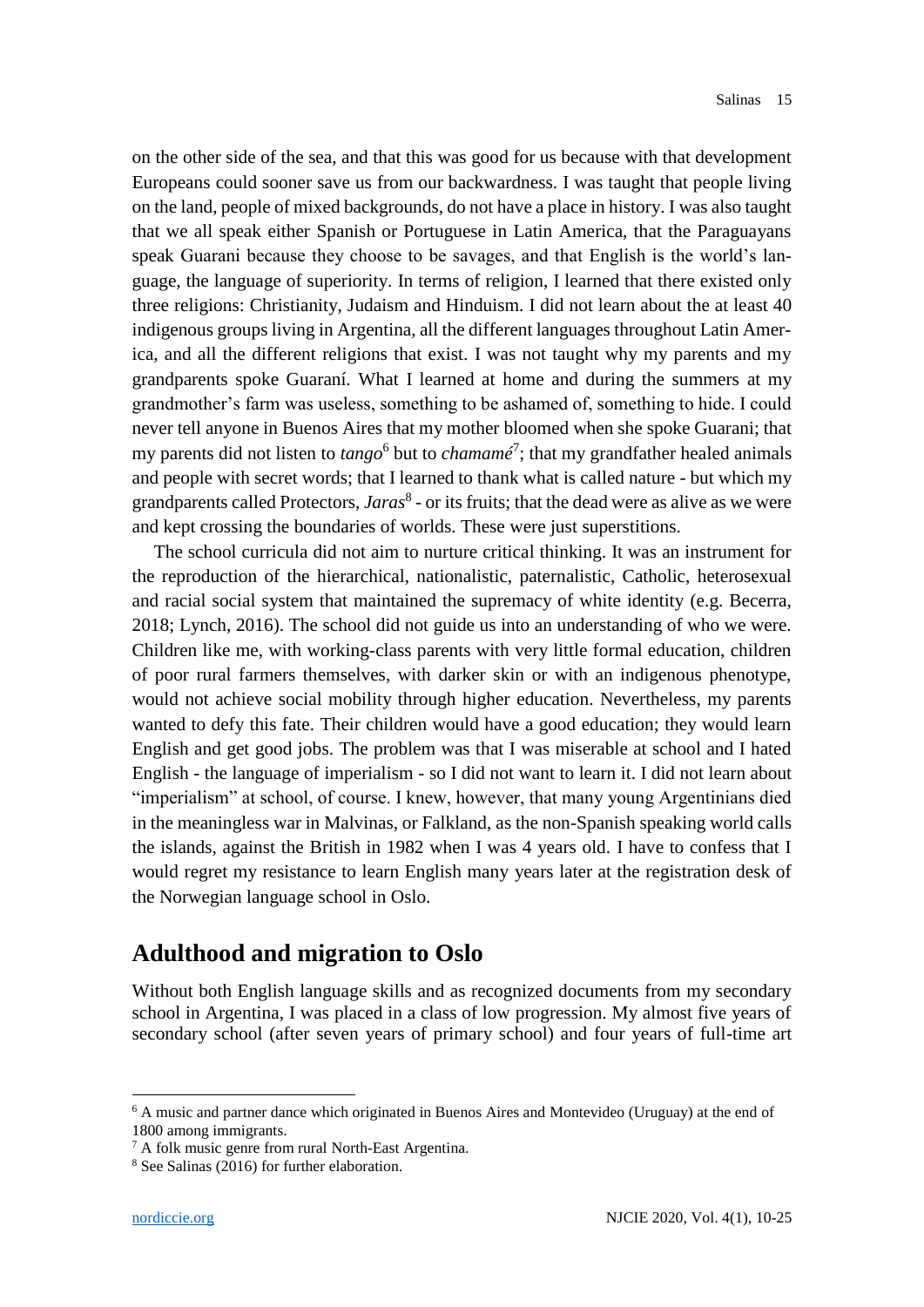school, to which I went parallel to the secondary school, had little value. To go to university, I had to acquire a "Higher Education Entrance Qualification". I then had to attend the *Skullerud Adult Education Centre*. At this institution, I was once more taken as tabula rasa, ready to be imprinted with "knowledge". Even as an adult, I was exposed not to a pedagogy of dialogue, but to one of detachment. To paraphrase Vergès (2019), I was disconnected to my world, my senses and my capacity to understand phenomena from my experiences. Moreover, there was not only an attempt to indoctrinate me through amnesia, to borrow Vergès' words, "to create a strong disconnect between the child and the world" (2019, p. 96), but also through alienation and devaluation. As such, I had to continue finding ways outside school to develop a perspective of care to protect myself from that devaluation.

As in my childhood in Buenos Aires, I was treated as inferior by some of my teachers in Oslo. I was a vessel to be filled with "proper" knowledge, which had to be acquired through unquestioning repetition and not through dialogue, sensorial experiences and an integration of mind and heart. However, this pedagogy had opposite and unintended effects. Even though the teaching was not aimed at the development of critical thinking, the constant devaluation and dissociation of bodily apprehension made me question who I was, where I came from and my place in this new country. I remember the nausea that my math and chemistry teacher created in me when he laughed aloud while trying to obtain my complicity, when he mockingly told the class that during the Malvinas (Falkland) war Argentine bombs did not explode upon hitting their targets. He was attempting to illustrate how obsolete our technology was. At that time, I was still struggling to appreciate myself and the place where I grew up, so I did not have a language to confront his mockery. I also did not answer the social science teacher who claimed with arrogance that peoples around the world have the "governments they deserved". It was clear that for him authoritarian regimes, poverty and inequality in less-privileged countries had nothing to do with global history and politics. The teacher was unable to see that he was speaking to a group of students who came from all over the world, and knew better than him the impact that colonial legacies have had and continue to have in many countries.

#### **The pedagogy of detachment**

Through schooling, I internalized the system of oppression: hegemonic thoughts, values and knowledge traditions, which spring from North Atlantic countries.<sup>9</sup> I have had to internalize hierarchies of knowledge, and even worse, hierarchies of humanity. The whites are at the top of the pyramid, mestizos right under, indigenous and blacks at the bottom. I had to ignore the silences in the historical narratives I read and was taught about. The global-local connections and inequalities of power that led my ancestors to flee, migrate, mix and live in poverty were omitted.

<u>.</u>

<sup>9</sup> For a discussion of the concept, see Michel-Rolph Trouillot (2003). He points out that the place we call the West should best be called the North Atlantic. The idea of the "West" is a fiction and an exercise in universal legitimacy (Trouillot, 2003).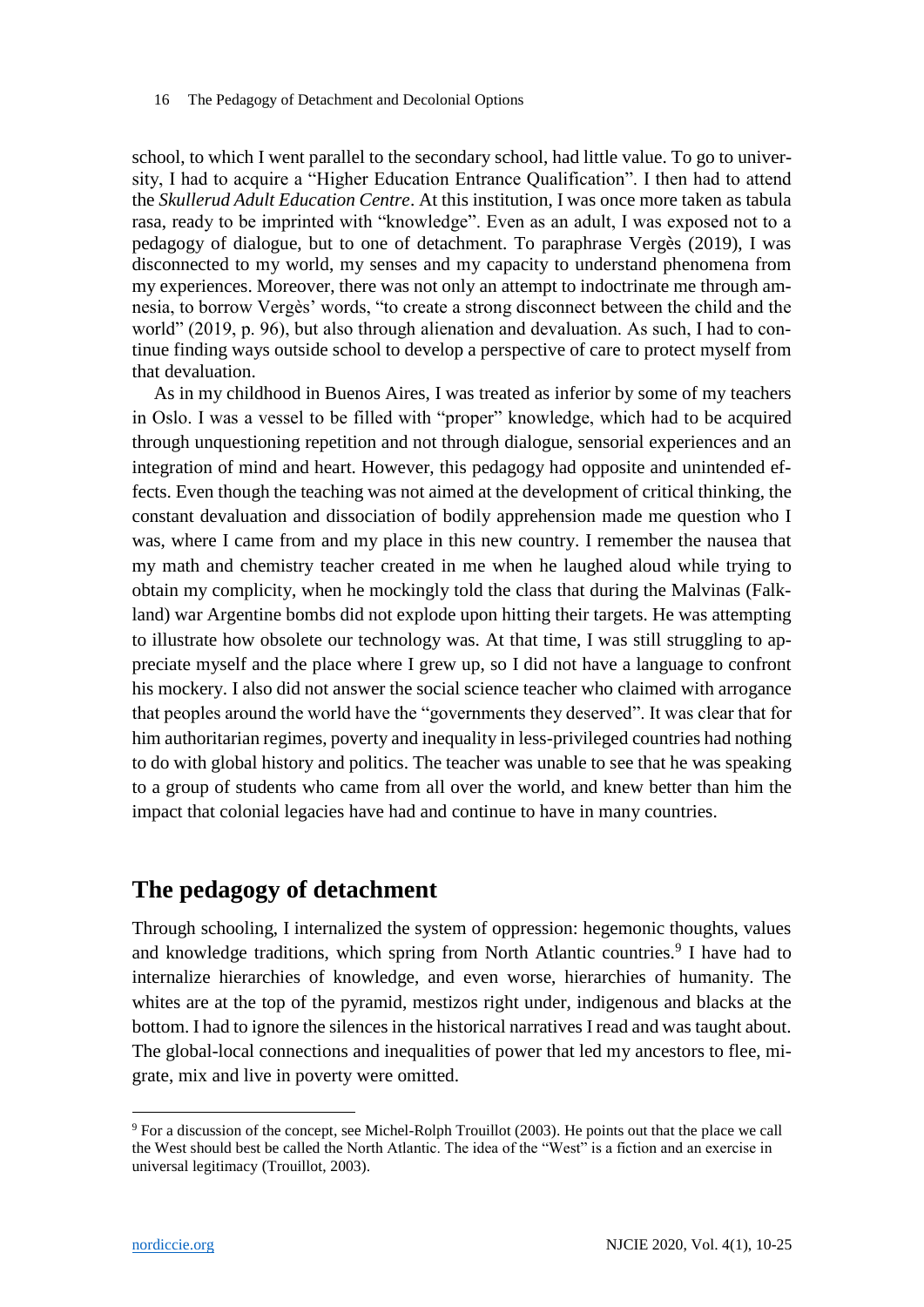What I learned at school was knowledge, while what I learned at home was superstition and ignorance; that my parents spoke Guaraní was met with mockery. At school, along with intellectual capacity development, I developed an inferiority complex, a lack of confidence and embarrassment. I still have to work hard not to reject the person I look at in the mirror every morning. Today, it is common knowledge that a negative response and feelings have negative effects on children's cognitive development, but this was not the case thirty years ago on the outskirts of Buenos Aires. My muteness was interpreted as a lower intellectual capacity. In addition to the negative feelings I developed at school, I think my own experience, my negative embodied experience of life in a race-class-based society, obstructed my intellectual learning. Similar to others, I am not a set of separate capacities— "I think", "I feel", "I sense". I think-feel-sense at once, and this integration is the source of the understanding of myself and the world. The fact that I was systematically taught to despise my roots and heritage, as well as who I was, was not taken into account when assessing my intellectual performance.

The pedagogy of detachment did not create resonance. Wikan (2012) explains resonance with the Balinese notion of *ngelah keneh,* "creating resonance", as follows:

It is what fosters empathy or compassion. Without resonance there can be no understanding, no appreciation. But resonance requires you […] to apply feeling as well as thought. Indeed, feeling is the more essential, for without feeling we'll remain entangled in illusions (p. 55).

The school I went to did not create resonance between me and the world, or foster learning by helping me make sense of my own experiences. It was a pedagogy that created alienation and hindered my understanding. Many years later, I will have a similar experience during my ethnographic fieldwork among the Mbya-Guaraní in Northern Argentina (Salinas 2016). Hence, over a period of more than thirty years at different schools and countries, I discovered similar doings of coloniality as I experienced at my school. This similarity led me to urge to bring into words what I sensed as a pedagogy of detachment.

Let me expand on the pedagogy of detachment through a case from a Mbya community. The Mbya Guaraní lived within a natural reserve that is both private and stateowned. The group I primarily lived with in during the period 2012–2013, consisted of approximately 100 people. They lived in the forest, far from towns. They practised subsistence activities and lived in mud huts. There was a state school within the community. The school system was called bicultural, and the teachers were both non-indigenous and indigenous. However, instead of schooling based on the combination of two or more cultural expressions, ways of thinking and feeling, the schools were in reality only bilingual and bilingual in only one direction. The enforcement of the curriculum was to follow traditional Argentinian schooling. The indigenous teachers taught about the Argentinian non-indigenous society in Mbya, with the children learning with images and concepts of the non-indigenous society.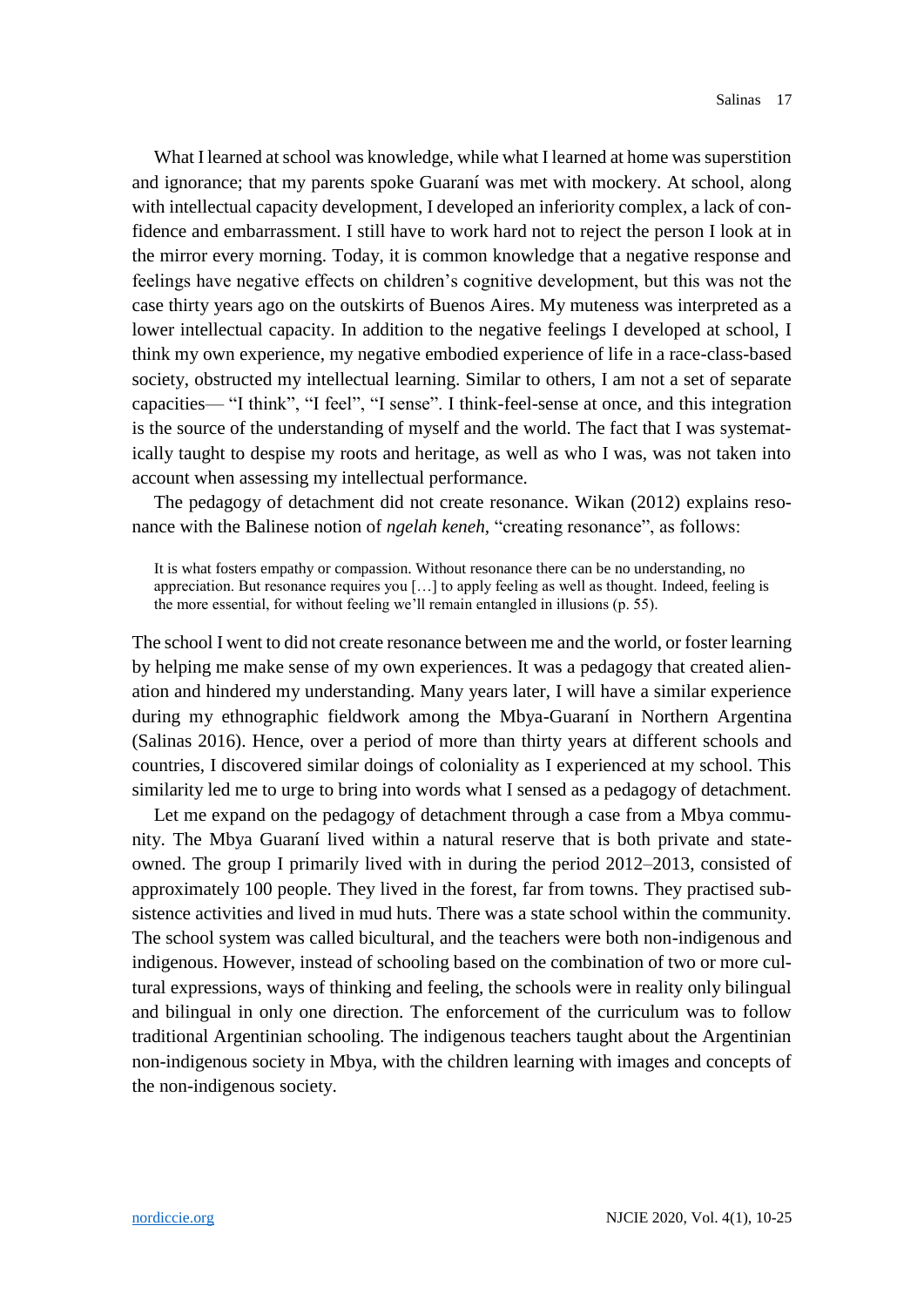

*Picture 1: Mbya children starting school in the morning*

Source: Salinas, 2012

Every morning, children from 5 to 13 met at the school. They raised the flag and listened to hegemonic historical facts that took place in the non-indigenous world that specific day in the past. The non-indigenous teachers talked and the Mbya teachers translated, while the children had to stand silently and rigidly in a row and passively listen.



*Picture 2: Mbya children in the classroom*

Source: Salinas, 2012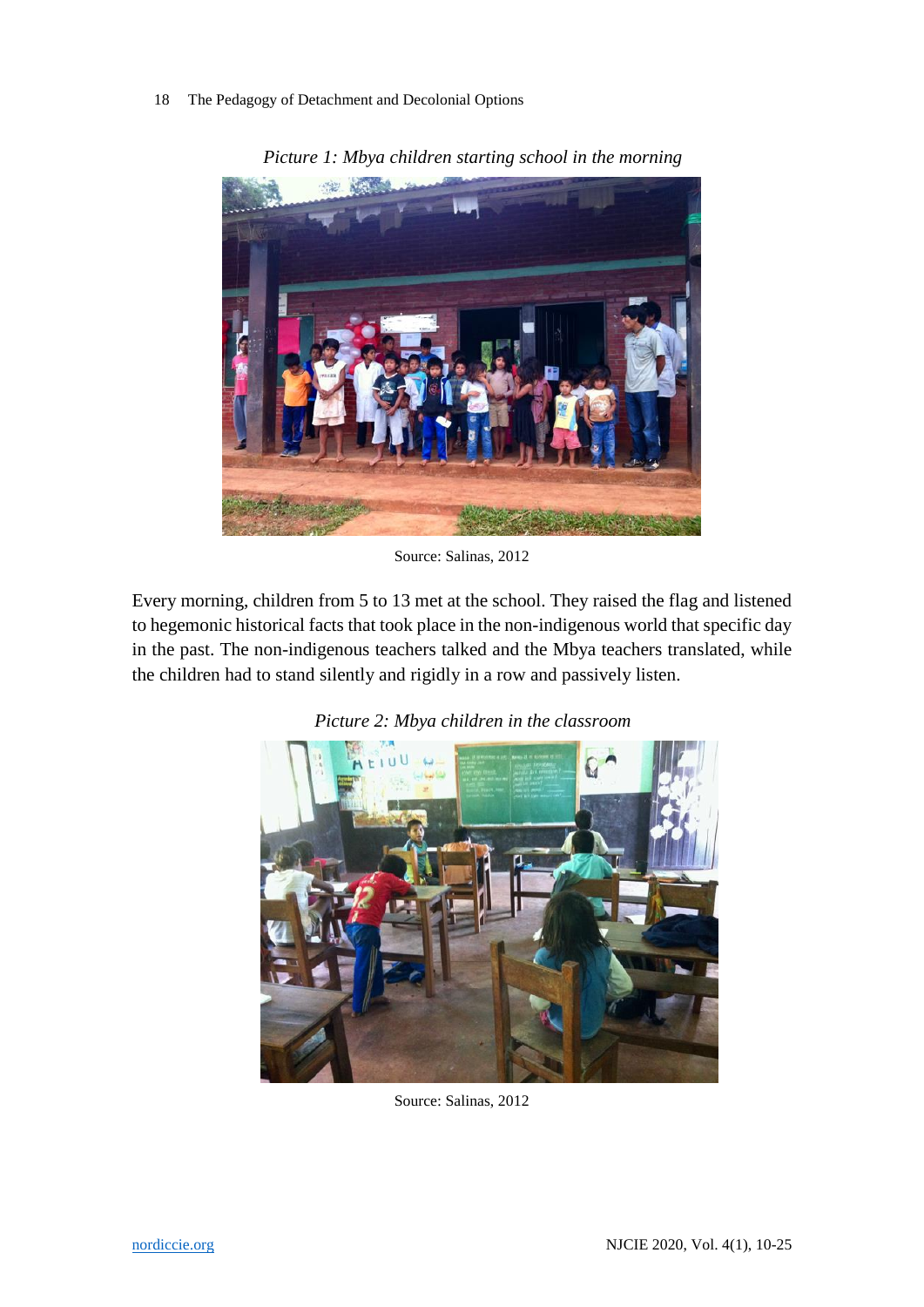When the missionaries came to visit the community, the children had to pray or sing Catholic songs, even though the Argentinian state school system practised freedom of worship. A Mbya teacher remarked to me once:

We teach the children to count with images of balloons, which they do not have any relation to, instead of, for instance, with *ajaka* [Mbya bamboo baskets].

At the school, the children learned to speak Spanish. They learned about the State, the State's history and trajectory, about nationalism and the difference between so-called culture and barbarism. In the classroom, the children had to sit and write down what the teacher said. There was no dialogue, only empty repetition. The children were taught about the division of nature and culture. The children of the forest were taught about the forest in the classroom. They internalized the modern concept that they did not live *with* the forest, but rather *in* the forest. Forests were resources that were exploited (non-sustainable or sustainable), so they too could be developed. However, the Mbya's knowledge, to paraphrase Blaser (2010), is not oriented to transform the environment, but to anticipate where the food is naturally produced. At the school, this valuable Mbya knowledge was dismissed, and the Mbya children and their heritage were made inadequate for a modern world. They were not des-humanised as their ancestors, but the school's paternalistic rationale prevented the Mbya from being themselves. They had to be as "modern" as they could erasing the Mbya being-in-the-world (Heidegger, 2008).

Even when it was called bicultural, the curriculum at the state school did not feature material on the indigenous culture beyond teaching them in the Mbya language, at least in the first few grades. During my fieldwork, I experienced many discriminatory practices against the Mbya, such as when the children were taken to visit the remains of a Jesuit mission. Upon their return, the Myba teacher told me that during the visit the guide and the non-indigenous teacher made the Mbya children become acquainted with the religious and philanthropic view of the missions. They were told that the Jesuits helped to develop their ancestors by teaching them agriculture, though the fact that the Guaranís were horticulturists previous to the arrival of the Jesuits was omitted. The Mbya teacher said that the bloody part of the colonial history was also disregarded, as the Jesuit missions were presented as something to be admired.

In *Land as Pedagogy,* Simpson (2014) explains that the way the Nishnaabeg people of Canada and the US learn, occurs through the land and through the "relationships within the family, extended family, the community and all living aspects of creation" (2014, p. 21). This applies for the Mbya-guaraní as well. The Mbya people's learning occurs with the territory, with its spiritual, ancestral and physical components. The Mbya learn by doing and by oral narratives. They learn about the Mbya way of life and life itself by participating in the everyday activities of the community, and by engaging with the environment by walking, gathering, hunting, swimming, singing, praying and dancing in the forest. Paraphrasing Simpson, it is through these activities that they engage in relationships of reciprocity, humility, honesty and respect among themselves, their ancestors, the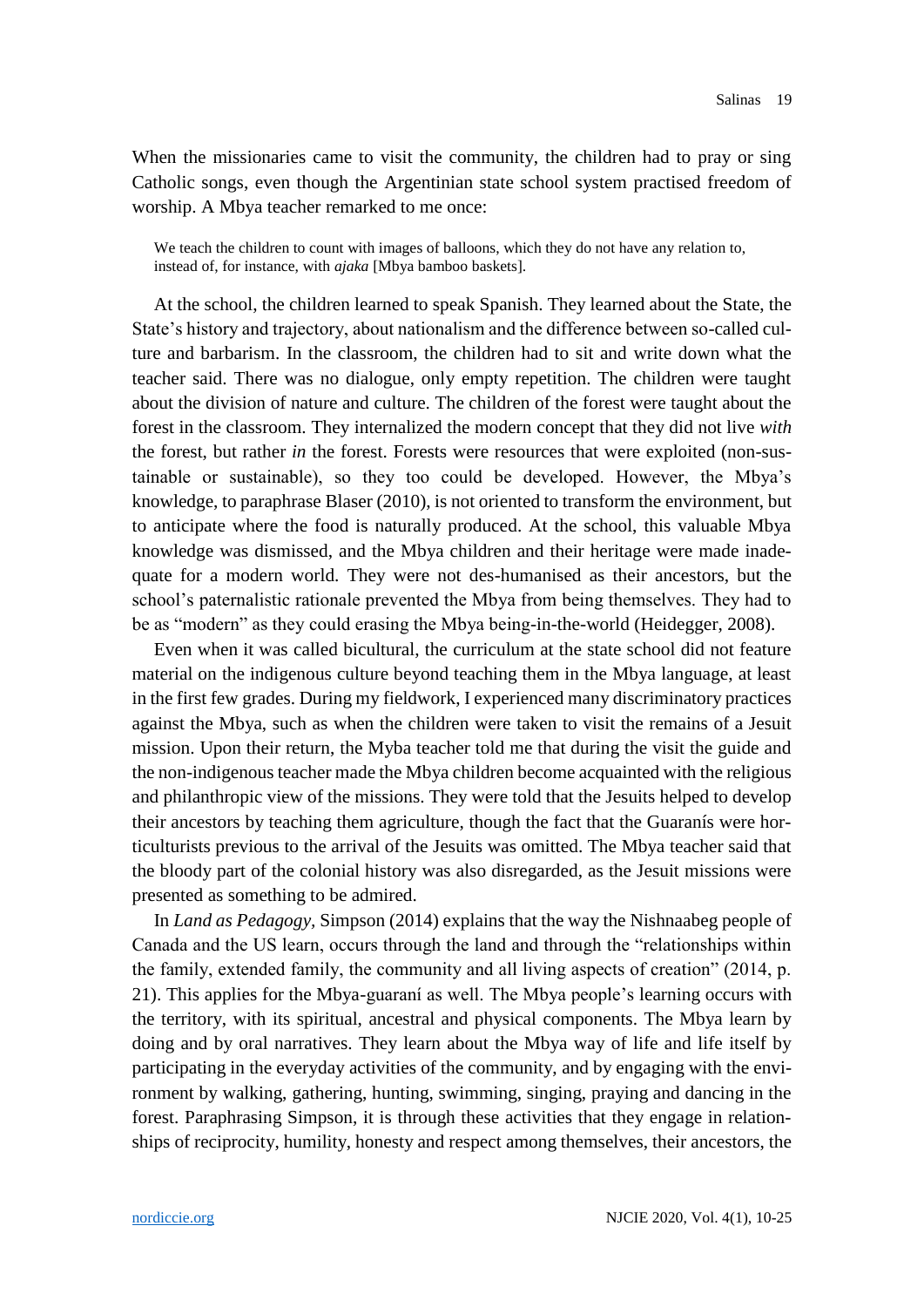forest protectors, animals and plants. They learn care and love. Parents engage their children in their activities in silence, as the children learn through their bodies. In the evenings or early in the mornings around the fire, the elders transmit the words of the ancestors by sharing new or retelling old dreams they had had, or simply by sharing historical narratives.

After school, the Mbya children used to run into the forest. They climbed the high trees and set up traps, learning from each other to walk and move in search of honey, palm hearts and worms, or simply listened to the forests sounds so they could anticipate the future. They picked up bamboos with their parents to repair or construct new huts. They learned to be part of the forest and to breathe with it. They learned not to protect the forest, but to care for it. The forest was not a resource, it was home. Children learned that they were part of a whole, that living organisms (including stones) belonged to spirits or protectors that they had to respect and honour. Then, when hunting, gathering and bathing the Mbya had to ask for permission, taking only that which was necessary to survive. Any form of greediness would otherwise be punished by those protectors.

However, through the state schooling, Mbya children learned to be less Mbya, to dissociate, forget and ignore the experiences and wisdom of their parents and grandparents, as well as being entangled with what in the Western tradition is called nature. Mbya children underwent a pedagogy that separated and disconnected the person with him/herself and with the world. This was a pedagogy geared towards reason, atomization and enclosure.

## **Decolonial options**

My personal experiences, and first-hand experiences living with the Mbya, cause me to envision pedagogies that foster knowing *otherwise*. As Walsh (2018) clearly defines it, the otherwise refers here to:

… ways of being, thinking, knowing, sensing, feeling, doing and living in relations that challenge the hegemony and universality of capitalism, Euro-centred modernity and the Western civilizatory logic, including its anthropocentrism and binary-based foundation […] the otherwise is that which exists in the borders, edges, fissures and cracks of the modern/colonial order that which continues to be (re)molded, (re)constituted and (re)shaped, both against and despite coloniality (p. 12).

This knowing *otherwise* can be fostered through decolonial thinking. Icaza (2017) points out that decolonial thinking "contributes to a shift in the forms of knowing, in which the world is thought from the concrete incarnated experiences of colonial difference and the wounds left" (p. 29). Thus, decolonial options can challenge the pedagogy of detachment. These options are in the making, and developed from the understanding that colonial forms of domination survived the end of the colonial administrations. Aníbal Quijano (2000) refers to this form of domination as the coloniality of power, which are the racial, political and social hierarchical orders imposed by European colonialism. These orders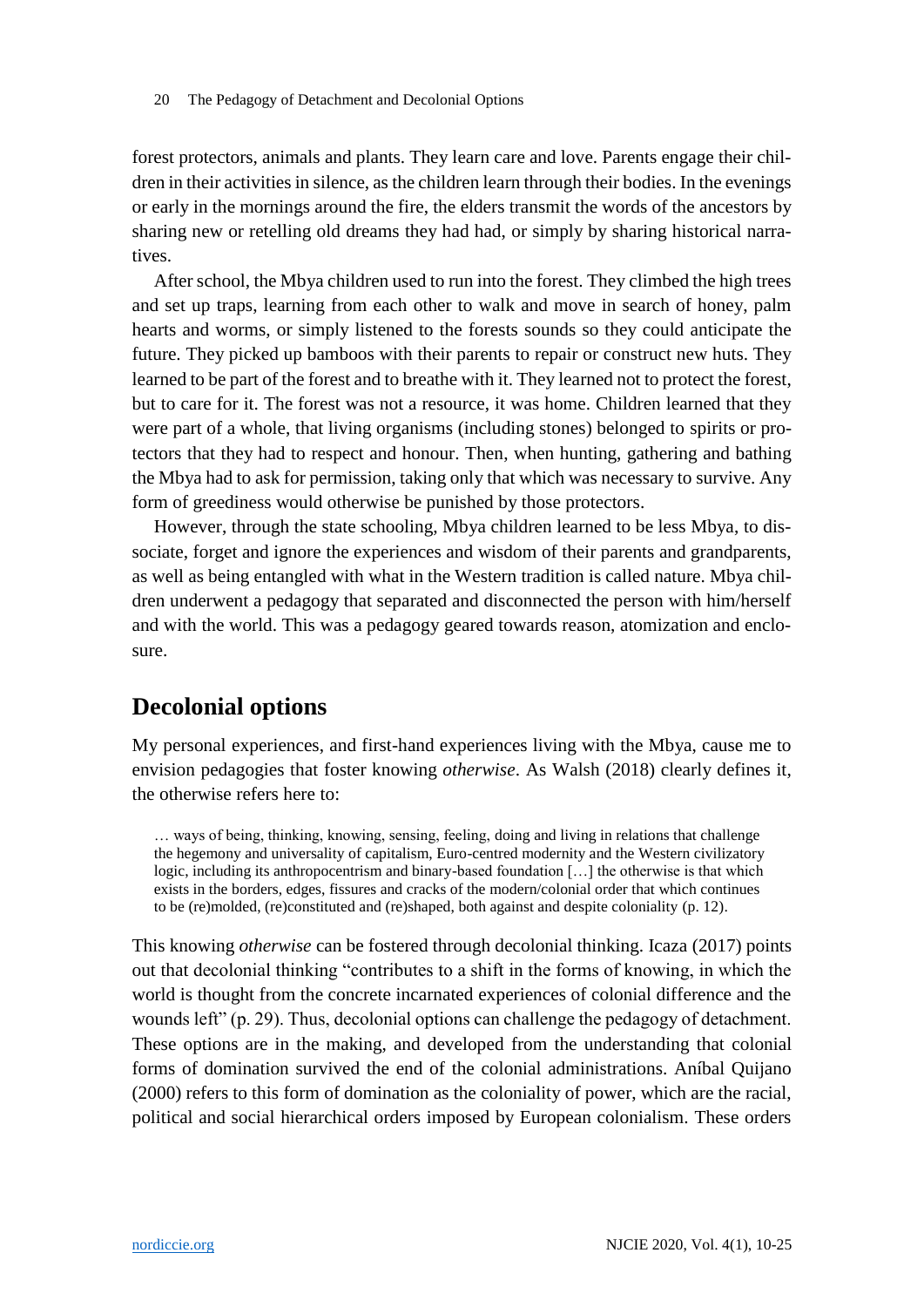were not demolished with the processes of decolonization throughout the  $20<sup>th</sup>$  century; on the contrary, they established the base of the modern world and of modernism.

The colonization of the so-called Americas established and bequeathed a structure of management of the economy, authority (government and politics), knowledge production and subjectivities based on racial, heterosexual, patriarchal and hierarchical classification. This classification system prescribes value to certain peoples and societies, while disenfranchising others based on gender, phenotype, skin colour and cultural expressions perceived as inferior. As Qujiano (2000) argues, this particular colonial matrix of power was transferred from Europe to the social and economic structure of the colony, which subsequently came to constitute the structure of modern postcolonial societies. This colonial matrix of power has been the condition of possibility for the subordination and negation of other knowledge systems, subjects and thinkers outside the mainstream Western epistemology. By hierarchizing peoples, it was possible to hierarchize bodies of knowledge as well, thereby giving epistemological supremacy to the so-called Western. De Sousa Santos (2010) calls the erasure of knowledges produced by indigenous, Asian, Afro and mestizo people as an epistemicide.

This epistemological supremacy was raised during the Enlightenment, and from that time reasoning was taken as the only scientific valid source of understanding of both the world and the human being (Maldonado-Torres, 2007; Mignolo 2007, 1995). Hence, other ways of knowing, which did not take reason as the only source of insight, were disqualified (e.g. Max-Neef, 2009) and through multiple strategies - cancellation, negation, deleting, belittling and supressing (e.g. Hall, 2008; Walsh, 2013; Maldonado-Torres, 2007; Cadena & Starn, 2007) - attempted or managed erasure. Certain ideas, following the genealogy of the reason, were imposed as universal truths. It could take centuries before the conception that all knowledge is socially constructed and historically situated would take root and challenge the hegemonic idea of one truth.

Scientific knowledge today is indeed understood by many social and human scientists as the result of more than only the faculties of observation and thinking. But, for a long time, scholars did not acknowledge that the corporal, imaginative and intuitional faculties were essential in knowledge production. These faculties were separated from "rationality" and attributed to different peoples in the world, particularly indigenous people who were seen as irrational and uncivilized. In this manner, schoolchildren throughout the world, similar to me, have been indoctrinated to think that the Cartesian "cogito, ego sum" (I think, therefore I am) is an absolute truth, and not a partial one by the power of negation. I think (others do not think or do not think properly), therefore I am (others are not, lack being, should not exist and are dispensable) (Maldonado-Torres, 2007, p. 252).

Negating *Others* also meant the negation of other understandings and of the intimate relationship of emotions and reason. According to Descartes, a human *is* its capacity to think, not its capacity to feel-think. Allow me a digression to briefly explain the last concept. I became aware of the concept of feel-thinking (*sentipensamiento* in Spanish) by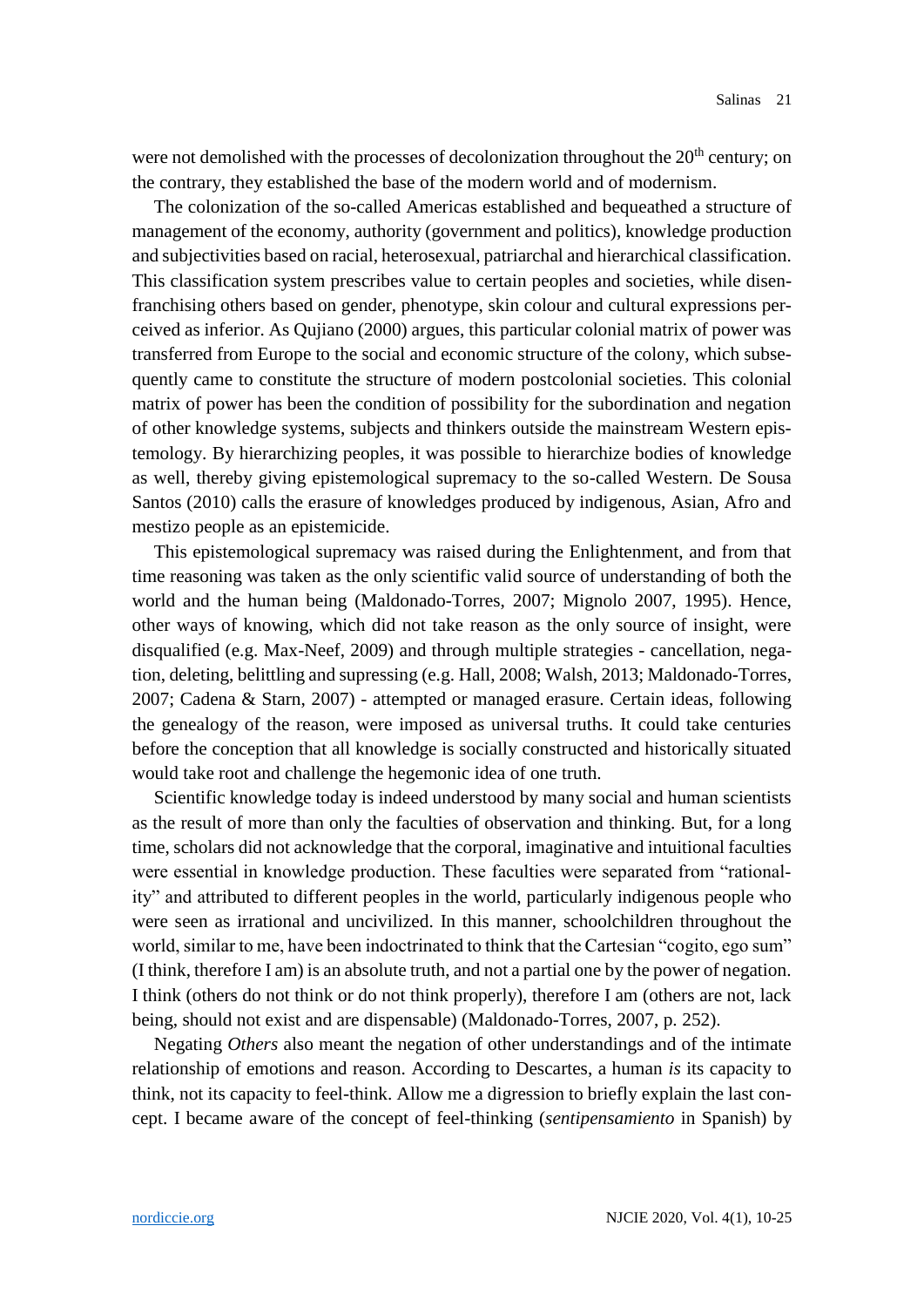two different genealogies of thought, Latin American and Asian. Fals-Borda (2009) reported the concept of feel-thinking as learned from fishing communities in the Colombian Caribbean coast. It denominates the faculty of thinking with both heart and mind. It was later further developed, among others by Escobar (2014), who explains:

It implies thinking from the heart and from the mind, or co-reasoning […] is the way in which territorialized communities have learned the art of living (p. 16).

This concept is today widely used throughout Latin America. The other genealogy of thought is Balinese. Wikan (1992) reports that the Balinese regard feeling and thinking as part of one process and is reflected in the concept of *keneh*, which means feelingthought. Both genealogies then acknowledge that the cognitive process is embodied emotional, intuitive and rational. This stands in stark contrast to the disembodied Cartesian rationalism, which is a conception that is still central in the modern schooling practised around the world.

Fortunately, many are the voices and projects proposing and advocating for pedagogies otherwise (Jong et al., 2019; Santos, 2010; Walsh, 2013; Simpson, 2014; Escobar, 2014; Massone & Muñiz, 2017; Walsh, 2015; Smith et al., 2018), that take into account the diversity of human experiences and forms of knowledges, as well as the material and immaterial histories of colonialism that cannot be undone. It is beyond the scope of this article to review these works, so instead I share some ideas that have grown from personal experiences, in which direction the search for decolonial pedagogies can move.

Before I present my ideas, I have the need to clarify that they were first and foremost developed in an effort to understand my own experiences with different schools. Sharing them does not mean that I am claiming to have any kind of universal answer. They reflect my search for ways to decolonize myself and my own teaching-learning practices within a university system in a Nordic country. It is an existential-intellectual project that does not aim to disregard the fact that pedagogies have otherwise existed and continue to exist in different spaces, as for instance, Latin America, in the margins or borders of the modern/colonial order.

For me, a starting point to move towards a pedagogy of connection and replace the pedagogy of detachment is working for integration, dialogue, visibilization, positionality and open-ended diversity. In this context, integration means to see the pupil from a holistic perspective and foster learning, reconnecting him/her with the materiality of his/her body, emotions and of the context she/he is part of. Dialogue is primordial in the learning process of knowing with the bodily experiences of the colonial traces and difference. Freire's notion (1972) of dialogical thinking is good to think with, even when this notion was first thought of within a modern/colonial paradigm. Dialogical feel-thinking can foster understanding through critical dialogue, without hierarchical valuation, and within colonial relations that cannot be undone and between a diversity of past histories, different sets of knowledges and ways of conceptualizing "Life". Critical dialogue cannot mean incorporation, that is to say adding insight to an existing body of knowledge, but can bring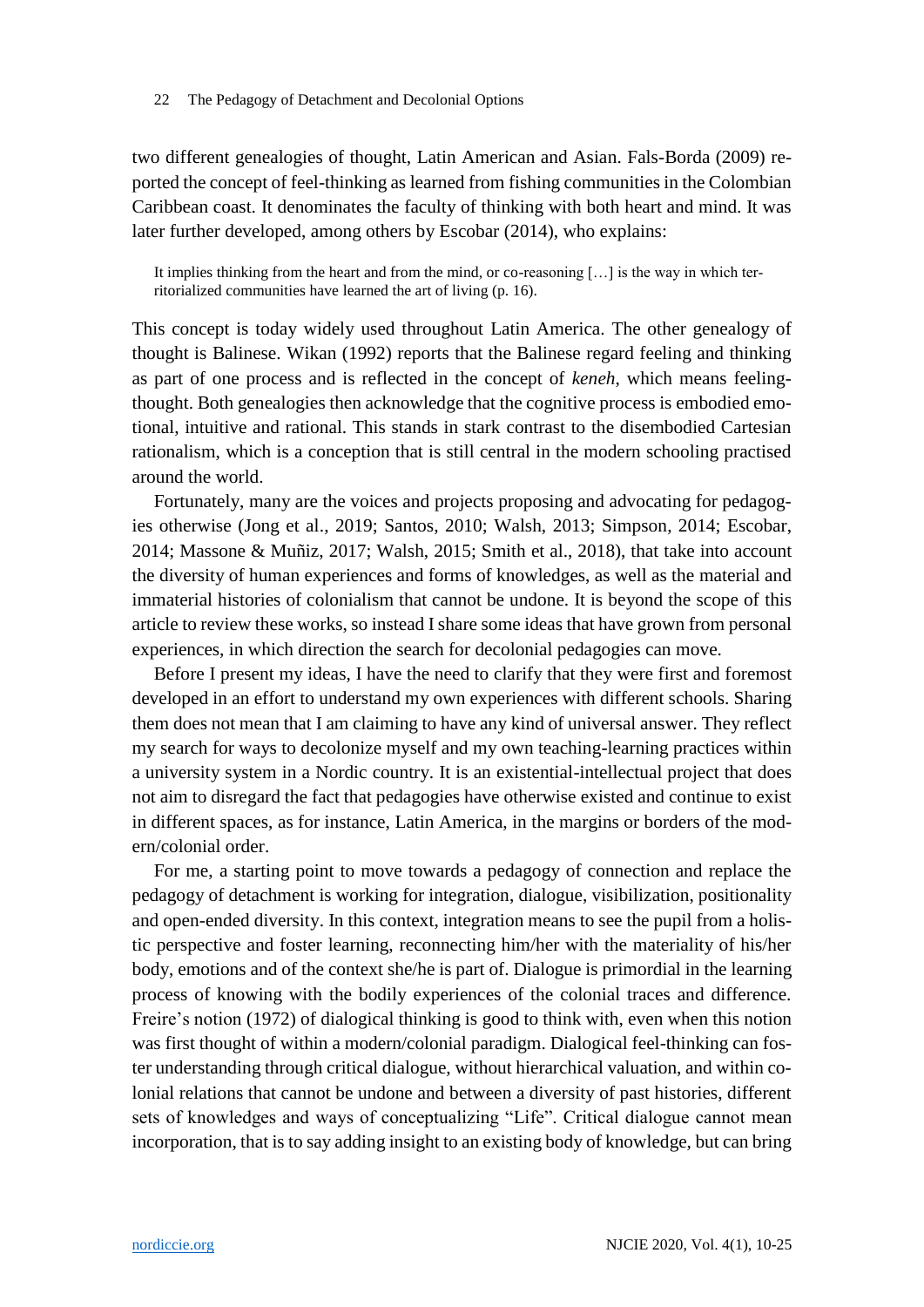into existence a new body of understanding.

Visibilization in this context first implies the recognition of historically exploitative relations, exclusions, silences and suppressions in the production of knowledge. Secondly, it means to acknowledge those scholars and other important voices that have been overlooked for being women, being of colour, being indigenous, being queer or not representing what is seen as valid knowledge. In this sense, the many cultural expressions and systems of knowledge of non-indigenous groups in Europe, Australia and North America that have also been suppressed must be taken into consideration. They too have to be acknowledged.

Positionality refers to making known the ideological and epistemological genealogy that a given school speaks from. In the classroom, it will mean to present different and contradictory bodies of knowledge, therefore inviting the pupils and teachers to actively participate in critical thinking, no matter their age. As Povinelli expressed, "All judgments and considerations emerge out of the thickness, particularity and multiplicity of life projects, and no one ever lives the exact same project" (2011, p. 6). Thus, both individual and collective experiences have to be taken into consideration in the process of learning in the classroom.

I believe that an open-ended diversity must be the way to inclusion (Ahmed, 2012). This stands in contrast to what is proclaimed as diversity in this neoliberal multicultural era. What I call open-ended diversity is the kind that emerges from all the complex constellations that have made the contemporary global world. It is not a limited version of diversity, as is mostly the case today when the concept of diversity is brought up. The limited version is a conventional diversity that does not challenge the hegemonic standard of what is to be accepted as difference (Cusicanqui, 2012; Povinelli, 2011). Decolonial options that take the issue of diversity seriously are those which make pupils engage with the world, categorize and represent without disregarding others and other ways of life just because they deviate from the default.

### **Looking forward**

Through this article, I have shed light on how the pedagogy of detachment can be understood as instrumental to the coloniality of power (Quijano, 2000) by fostering disassociation and disconnection through binary oppositions: mind and body, culture and nature, self and other, colonizer and colonized, the speaker and the spoken. Even when a school representative might claim to apply pedagogies that attempt to give children tools for emancipation, the modern school is inserted into a system that reproduces violence and oppressions at all levels. Schools all over the world are inflicting pain on children. The image in the mirror that the school presents these children reflects back a distorted image of themselves. They are taught to value things they do not identify with, and have to internalize the idea of race, class, gender and inequality as a God-given hierarchical social order. It is therefore urgent to find ways of learning and knowing *otherwise*. Children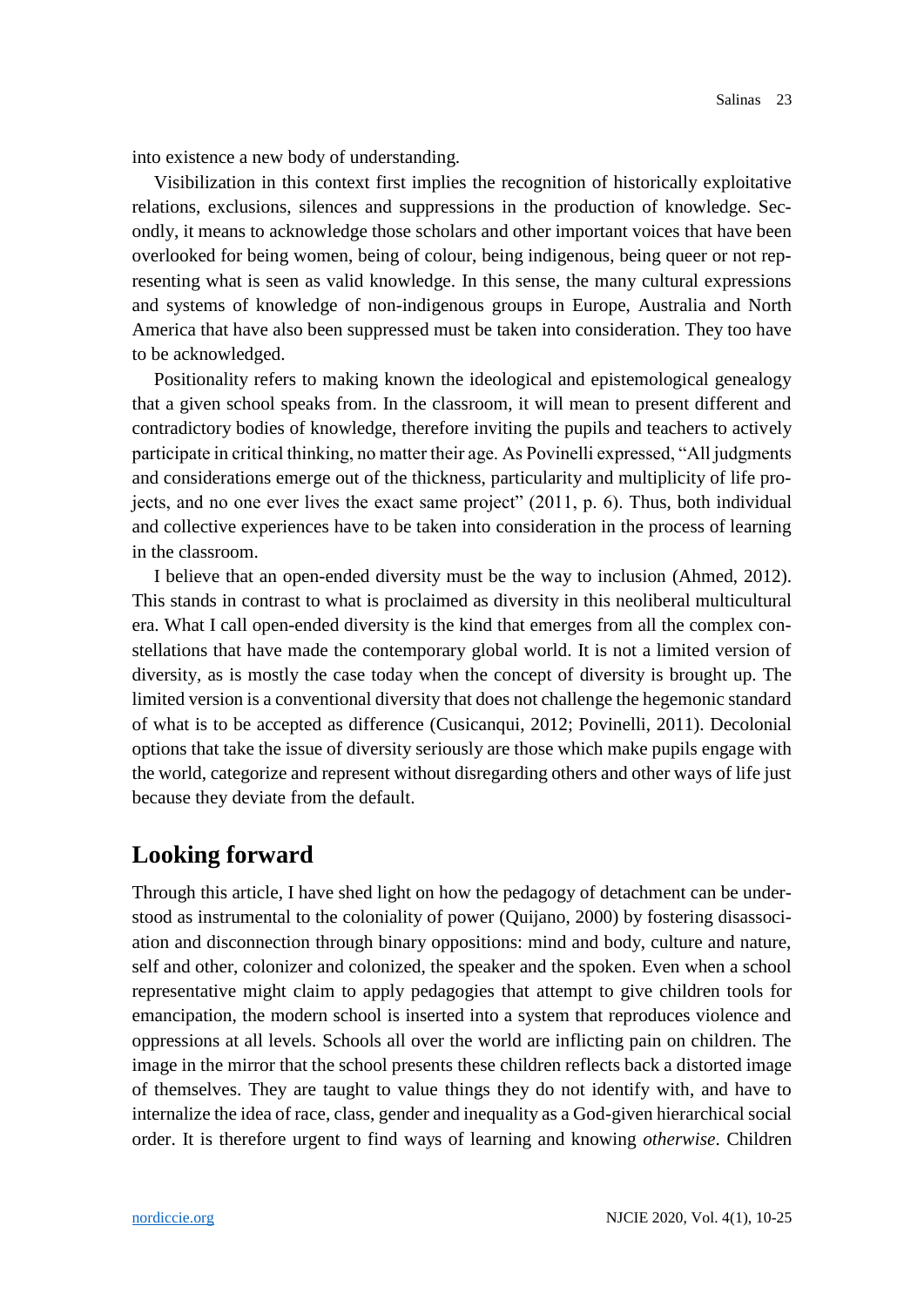have to understand the works and effects of power, as much as of human inventiveness and the power of change.

In this current time of multiple global crises, I think there is an urgent need to stimulate our collective imagination to find ways of living, of humanity and of conviviality on the planet without colonialisms, racism, suppression and exploitation. We need to change relationships and ways of engaging in the world, and I strongly believe that the school and the classroom is a crucial starting point to explore alternative visions of conviviality with respect and love.

#### **Acknowledgements**

I would like to thank Rune Flikke and Lena Gross for their insightful comments in the early versions of this article. I also wish to thank the anonymous reviews for their careful reading and their inspiring comments and suggestions, as well as the editors of this special issue, Stine Helena Bang Svendsen and Kristin Gregers Eriksen. I will also thank the organizers of the 2019 workshop, "How to decolonize education", arranged by the United Nations Student Association in Oslo and the Norwegian Student's and Academic's International Assistance Fund, where I first presented a version of this manuscript.

### **References**

- Ahmed, S. (2012). *On being included: racism and diversity in institutional life*. Duke University Press. Arashiro, Z. (2015). Silence and voice in the other south. In Z. Arashiro & M. Barahona (Eds.), *Women in*
- *academia crossing North-South borders: gender, race, and displacement*. Lexington Books. Arce-Trigatti, A. L. (2012). *Redefining Civilization: Investigating Argentina's Social and Cultural Dichotomy Through Domingo F. Sarmiento's Interpretation of Benjamin Franklin's Principles.*

Master thesis, Department of International Affairs, Florida State University

Becerra, M. (2018). La escuela del pasado no fue brillante ni gloriosa [blog post]" *Anfibia*. <http://revistaanfibia.com/ensayo/la-escuela-del-pasado-no-fue-brillante-ni-gloriosa/>

Bernal, A. O. (2017). Decolonizar la escuela: Entretejuendo posibilidades para una educación alternativa [blog post]. *Cuestiones Educativas*[. https://cuestioneseducativas.uexternado.edu.co/decolonizar-la](https://cuestioneseducativas.uexternado.edu.co/decolonizar-la-escuela-entretejiendo-posibilidades-para-una-educacion-alternativa/)[escuela-entretejiendo-posibilidades-para-una-educacion-alternativa/](https://cuestioneseducativas.uexternado.edu.co/decolonizar-la-escuela-entretejiendo-posibilidades-para-una-educacion-alternativa/)

Blaser, M. (2010). *Storytelling globalization from the Chaco and beyond*. Duke University Press.

- Bogdan, D. (1988). *Censorship and selection in Literature teaching: Personal reconstruction or Aesthetic aprreciation?* U.S Department of Education. <https://files.eric.ed.gov/fulltext/ED298497.pdf>
- Cadena, M. de la, & Starn, O. (2007). *Indigenous experience today*, *Wenner-Gren International Symposium series*. Berg.
- Cusicanqui, S. R. (2012). Ch'ixinakax utxiwa: A reflection on the practices and discourses of decolonization. *The South Atlantic Quartely, 111*(1), 95-109.
- de las Casas, B. (1951). *Historia de las Indias*. 3 vols, *Biblioteca Americana Cronistas de Indias*. Fondo de Cultura Económica.
- Escobar, A. (2014). *Sentipensar con la tierra: nuevas lecturas sobre desarrollo, territorio y diferencia*. Primera edición ed, *Colecciónn pensamiento vivo*. Ediciones Unaula.
- Fals-Borda, O., & Moncayo, V. M. (2009). *Una sociología sentipensante para América Latina*. 1. ed, *Pensamiento crítico latinoamericano*. Siglo del Hombre, CLACSO.
- Freire, P. (1972). *Pedagogy of the oppressed*. Penguin Education.
- Galeano, E. H. (1991). *The Book of Embraces.* W.W. Norton.
- Grosfoguel, R. (2013). The structure of knowledge in Westernized universities: Epistemic racism/sexism and the four genocides/epistemicides of the long 16th century. *Human Architecture: Journal of the Sociology of Self-Knowledge, 11*(1), 73-90.